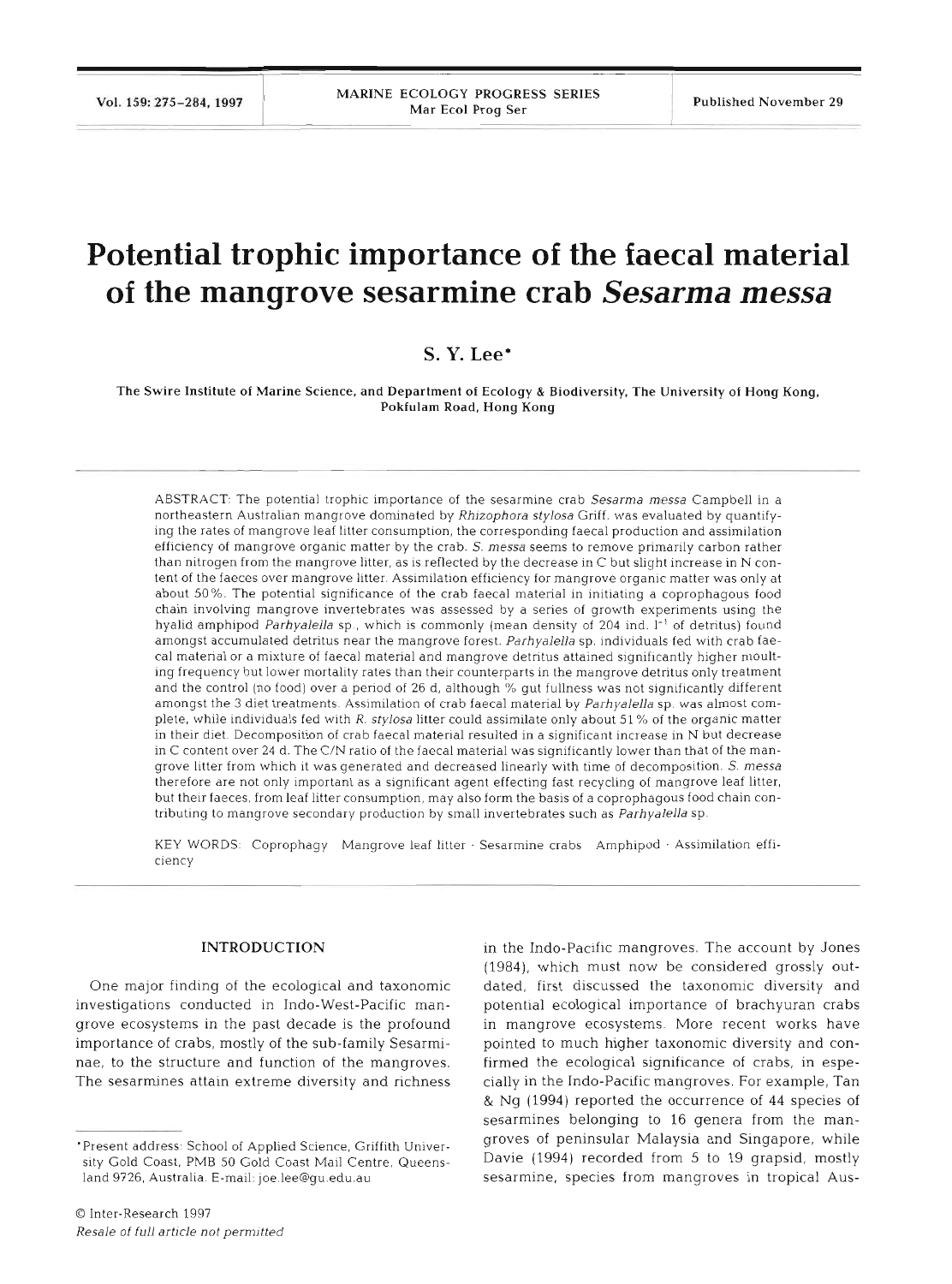tralia. S. Y. Lee, A. Dal *S( Y.* Car (unpubl.) described 25 species of sesarmines from Hong Kong, most of which are mangrove-associated. It appears that crab diversity may be positively correlated with mangrove diversity (Kwok 1995), but confirmation of such a relationship still awaits further comprehensive surveys of mangrove crab assemblages over wider latitudinal gradients. While it is conceivable that, in view of the intense interaction between the 2 groups, mangrove diversity may be positively correlated with crab diversity, local factors such as the amount of precipitation may confound this relationship (e.g. Davie 1994).

In addition to high taxonomic diversity, the abundance of sesarrnine crabs also adds to their ecological importance in the Indo-Pacific mangrove ecosystems. While a reliable method for estimating crab density in mangroves has yet to be devised, surveys using pitfall traps (e.g. Smith et al. 1991) and visual counts (e.g. Kwok 1995) suggest high abundances throughout the Jndo-Pacific mangroves.

The importance of sesarmine crabs to mangrove community structure and function was first hinted at by the observation of Macnae (1968) that heavy mortality on mangrove seedlings often results from sesarmine crab attacks on plantations. In the last decade, however, a large volume of data has accumulated to demonstrate the actual importance of the sesarrnines in Indo-Pacific mangroves. Thus, Robertson (1986) and Giddens et al. (1986) first documented that the removal of fresh mangrove leaf litter by sesarmines had the effect of significantly reducing tidal export. This previously unrecognised process is actually often the most important fate of mangrove leaf litter, dominating over the better known processes of microbial decay and tidal export in many mangrove forest types in tropical Australia (Robertson 1991). The role of the sesarmines as a prime agent in processing mangrove leaf litter has been confirmed by more recent field and laboratory studies conducted in Hong Kong (Lee 1989, Kwok & Lee 1995), northern Queensland (Robertson & Daniel 1989, Micheli 1993a, b), Thailand (Poovachiranon & Tantichodok 1991) and South Africa (Emmerson & McCwynne 1992, Steinks et al. 1993).

Through their burrowing and feeding activities, the sesarmines also influence mangrove community structure. Smith (1987a, b, 1988) documented significant but differential predation of mangrove propagules by sesarmine crabs in northern Australia. Differential predation on different species, often also varying according to different degrees of tree dominance, makes the crabs a significant agent in the shaping of mangrove community structure. This interaction involving the sesarmines seems to be of particular importance in the Indo-Pacific mangroves as compared to the Caribbean

system (Smith et al. 1989, McIvor **8:** Smith 1995), where sesarmine diversity and abundance are considerably lower (see Abele 1992, Tan & Ng 1994).

Sesarmine crabs are also capable of influencing mangrove system dynamics by altering the physical environment through their burrowing activities. Warren & Underwood (1986) reported changes in surface topography as well as sediment particle size distribution in a New South Wales mangrove following crab bioturbation. Smith et al. (1991) documented significant differences in sediment sulphide and ammonium concentrations between crab-excluded and control areas, which resulted in growth and productivity differences of the mangroves. These studies, along with similar studies conducted in salt marsh systems (e.g. Bertness 1985, Taylor & Allanson 1993), reiterate the importance of crabs in the structure and function of coastal wetland ecosystems, the actual magnitude of the influence being dependent on the level of abundance and diversity of the crabs.

Although the role of sesarmine crabs as an agent effecting mangrove leaf litter turnover in the Indo-Pacific is indisputable, the exact trophic importance of this link in the mangrove food chain has yet to be ascertained. What happens to the organic matter and nutrients consumed by the crabs through their processing of mangrove leaf litter? This report investigates (1) the form and quantity of faecal material produced by the common northeastern Australian sesarmine crab *Sesarma messa* Campell through mangrove *Rhizophora stylosa* Griff. leaf litter consumption and (2) the value of crab faecal material to other invertebrates in the mangrove detritus food chain. This information will further help in the evaluation of the trophic importance of the leaf-litter-consuming sesarmine crabs in the Indo-Pacific mangroves.

### **MATERIALS AND METHODS**

Study site and organisms. Individuals of the sesarmine crab *Sesarrna (Perisesarrna) messa* were collected from a mixed *Rhizophora stylosa-Avicennja marina -Ceriops tagal* forest in Chunda Bay (19" 17' S, 147'3'E) near the Australian Institute of Marine Science at Cape Ferguson, northeastern Australia. The forest is dominated by R. *stylosa,* near which *S. messa*  can be commonly found burrowing in the sandy mud. Leaf litter of R. *stylosa* for the laboratory experiments was also collected from the same site.

The amphipod *Parhyalella* sp. inhabits the littoral and intertidal fringe of Chunda Bay, where large quantities of detritus, mainly of mangrove origin, accumulate. The detritus pool where *Parhyalella* sp. occurs is situated at <200 m from the mangroves towards the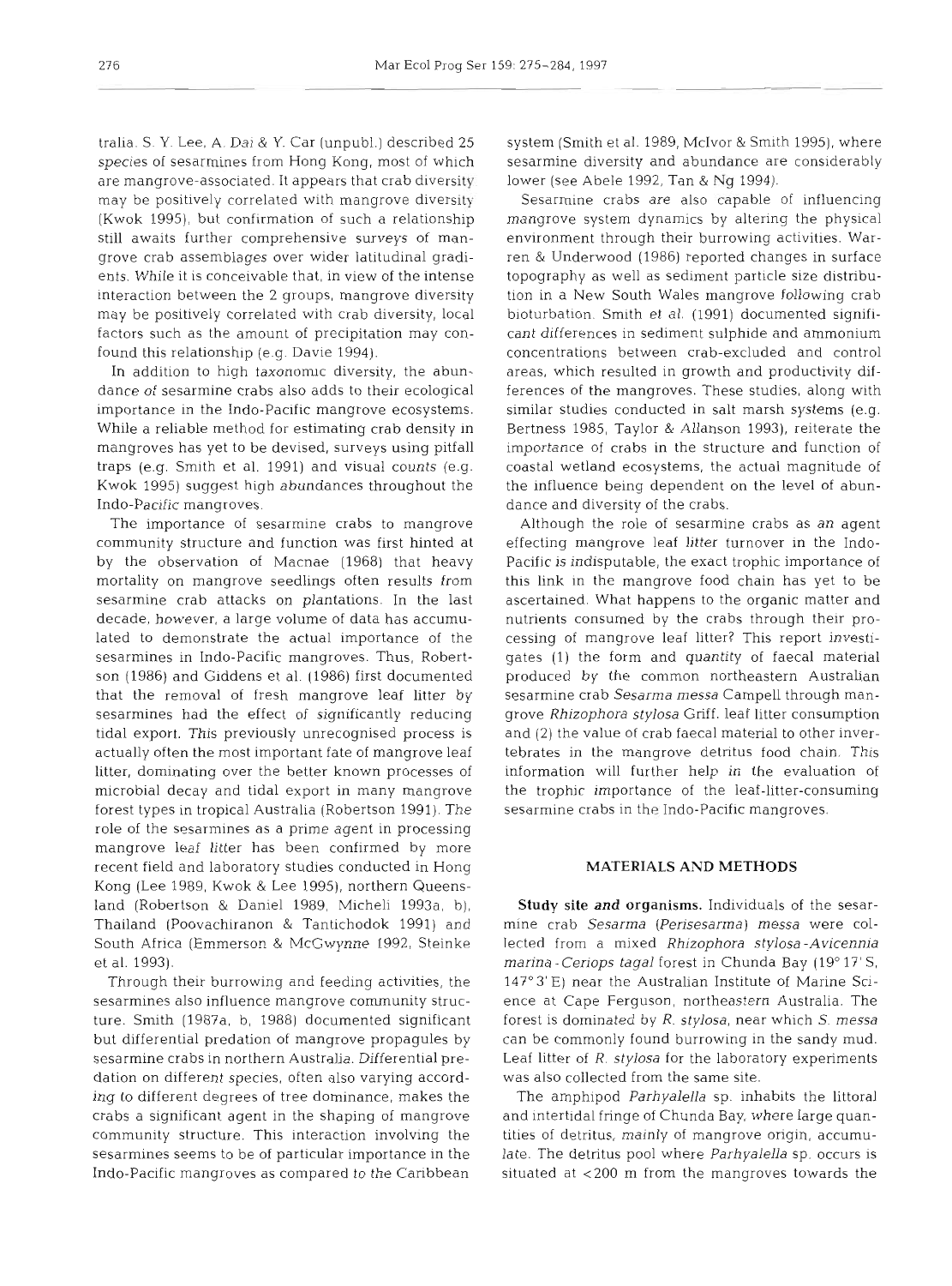bottom of Chunda Bay. Due to the proximity of the detritus accumulation to the mangroves and also the high abundance (see below) of the amphipod, *Parhyalella* was selected as an invertebrate species which may represent a link with the litter-consuming sesarmine crabs through the process of coprophagy.

Abundance of the amphipod. Since *Parhyalella* sp. inhabits a 3-dimensional matrix of detritus particles. abundance was assessed on a volume basis. Density of *Parhyalella* sp. in the detritus pool was estimated by collection of 10 random 1 1 samples of detritus during low tide. Amphipods in the detritus samples were then killed by brief immersion of the volume of detritus in hot water. This treatment immobilised the amphipods and allowed easy and accurate sorting. The amphipods were then hand-picked from the detritus, counted and dried at 70°C for 48 h for biomass measurement. From the samples collected, *Parhyalella* sp. attained a high density of 203.7  $\pm$  107.6 ind.  $l^{-1}$  (mean  $\pm$  1 SD) and dry biomass of  $0.051 \pm 0.027$  g l<sup>-1</sup> of detritus in Chunda Bay.

Leaf consumption and faecal production by *Sesarma messa.* In order to assess the importance of a potential coprophagous food chain based on the leaf consumption activities of S, *messa* in the mangrove, leaf consumption rate by the crab was measured in the laboratory. Twenty-five individuals of *S. messa* of carapace width (CW) from 12 to 25 mm were collected from Chunda Bay by hand and kept separately in shaded containers with 5 mm of water. After acclimatisation for 2 d, the crabs were starved for 24 h and allowed to clear their guts before the start of the consumption experiment. The crabs were then each offered half of a *Rhizophora stylosa* leaf and allowed to feed on the leaf for 48 h. Leaves used in the experiment were freshly collected from the mangrove forest floor at Chunda Bay. Before the experiment, the leaves were each split along the mid-rib into 2 half leaves. The area of the individual half leaves was measured using a LI-COR leaf area meter to  $0.01 \text{ cm}^2$  resolution. One of the hal leaves was then given to the crabs while the other was immersed in 5 mm of seawater to provide a control for weight loss due to leaching. The remains of the half leaves fed to the crabs as well as the control leaves were collected after 48 h and dried at 70°C for 48 h to give the final dry weight. The original dry weight of the leaves was estimated using a regression relationship (forced through the origin) established using a large sample of *R. stylosa* leaves. As the leaf area/dry weight ratio is likely to be less variable than the fresh weight/dry weight ratio, this approach should provide a more accurate measurement of leaf consumption than previous studies employing the latter conversion factor (e.g. Poovachiranon & Tantichodok 1991, Micheli 1993a). Leaf consumption rate was estimated

in terms of g dry weight of leaf consumed per g dry weight of crab per day, by dividing the 48 h consumption rate by 2. Dry weight of the crabs was obtained by drying the animals at 70°C for 48 h. Since many previous studles calculated consumption rate based on fresh weight of the crabs, the fresh weight/dry weight ratio of the crabs was also estimated.

The faecal production rate of Sesarma messa was estimated in conjunction with the leaf consumption experiment. Faecal pellets were picked from the containers 24 h after the experiment began and also at the end of the 48 h period. The faecal material was then dried at 70°C for 48 h to obtain the dry weight. In order to measure the amount of faeces produced per unit weight of food consumed, faeces were collected from the containers 24 h after the end of the consumption experiment. The total amount of faecal material produced during the 72 h period is taken to be the total faecal production arising from the amount of leaf litter consumed by the crabs. In order to accurately measure consumption rate and faecal production by small crabs (CW < 15 mm), a period of 72 h was allowed before the leaf remains were collected and dried in these cases. As with leaf consumption, faecal production was expressed as g dry wt  $g^{-1}$  crab dry wt  $d^{-1}$ .

Assimilation of mangrove leaves by *Sesarma messa*  was assessed by comparing the chemical composition of the faecal material with that of the diet. Faecal pellets were collected from the containers daily and dried at 70°C before being analysed for their carbon and nitrogen content using a Perkin Elmer 2400 autoanalyser. The organic content of the faecal material was measured by combustion at 500°C for 3 h. Assimilation efficiency  $(AE)$  was estimated by the method of Conover (1966):

$$
AE = \frac{F - E}{(1 - E)F}
$$

where  $F$  is the ash-free dry wt/dry wt ratio in the food and  $E$  is the same quantity for the faeces. The concentration of soluble tannins in the leaf litter food and in crab faeces was measured according to the method of Allen (1989).

Chemical change of crab faecal material with time. Faecal pellets were collected every day over a period of 24 d from a pool of 25 crabs of various sizes fed on fresh *Rhizophora stylosa* leaf litter. The faecal material was stored in a clean plastic vial in seawater and was allowed to stand at ambient temperature for 2 to 24 d, after which time the faecal material was dried at 70°C for later analysis. Changes in the concentration of N and C of the faecal material with time of decomposition were measured using a Perkin-Elmer 2400 CHN autoanalyser. The corresponding C/N ratio of the material was also calculated.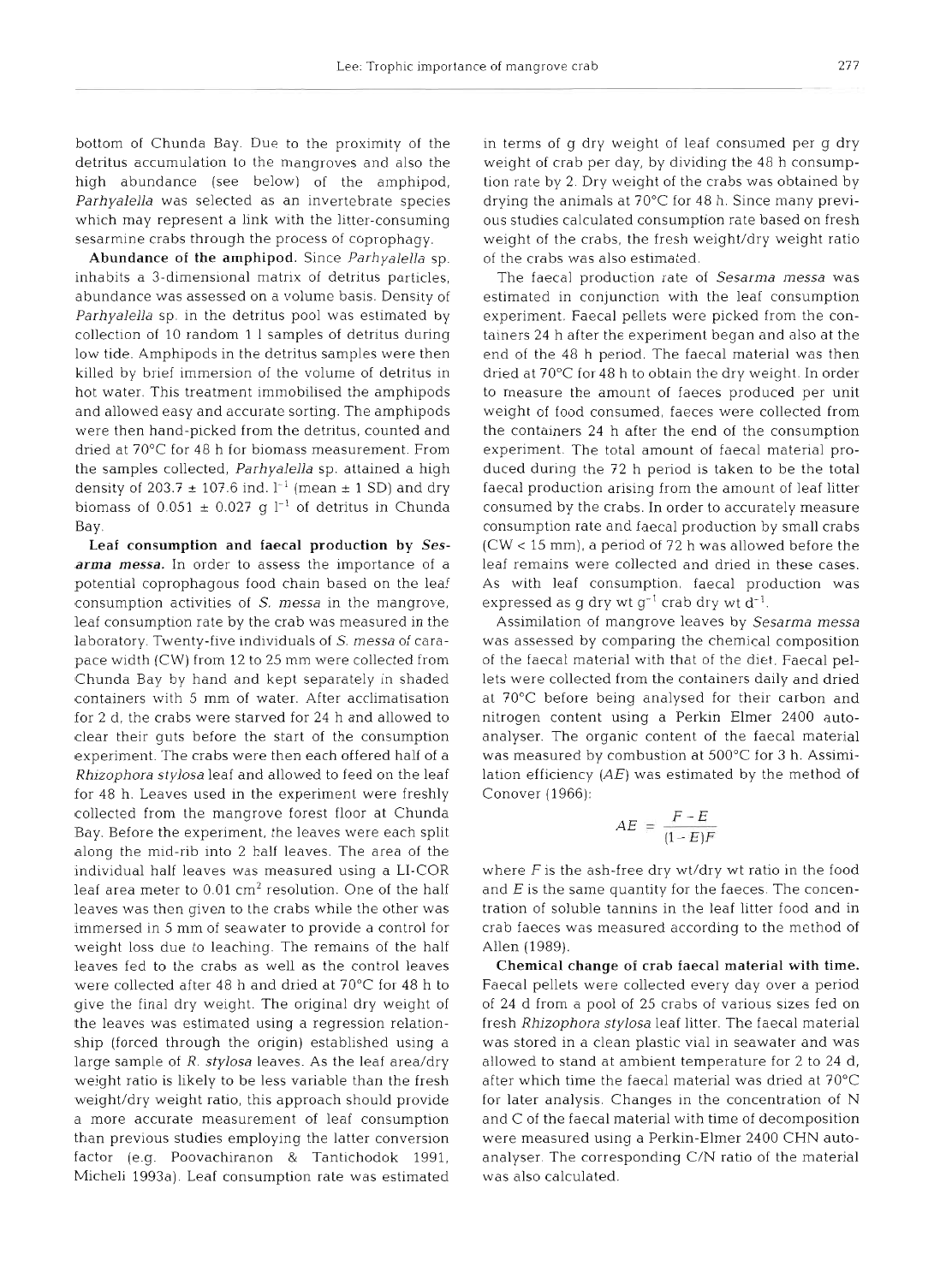Coprophagy by Parhyalella sp. on faecal material from Sesarma messa. The value of the faecal material of S. messa to the amphipod Parhyalella sp. was assessed by a laboratory growth experiment. Individuals of Parhyalella sp. were collected from the detritus pool in Chunda Bay. The initial body length of the amphipods was measured using an eye-piece graticule under  $12\times$  magnification. The amphipods were then divided into 4 groups of 30 individuals each, with each group to be subjected to a different dietary treatment (see below). The length distribution of the amphipods was matched amongst the 4 treatments such that the initial body length of the 4 groups was almost identical  $(1\text{-way ANOVA}, F_{3,116} = 0.206, p = 0.892, ns)$ . Since cannibalism, especially during moulting, could be an important mortality factor, each amphipod was kept separately in a small plastic vial with about 5 m1 of seawater during the experiment, and growth and mortality were monitored individually.

Growth and survivorship of the amphipods were followed over 4 wk. The following diets were given to the 4 groups: (1) Rhizophora stylosa leaf litter only (the R treatment); (2) faecal pellets only, the faecal material being produced by Sesarma messa fed on a R. stylosa leaf diet (the F treatment); **(3)** a mixture of R, stylosa leaf litter and faecal pellets from S. messa (the RF treatment); and (4) a control group with no food given (the C treatment).

The amphipods were given a partial water change everyday and a complete change once every **3** d. Food was replenished every day according to the treatment and was always given ad libitum to the amphipods. Crab faecal material for the F and RF treatments was obtained from about 20 Sesarma messa individuals kept in containers and fed with only R. stylosa litter. Only fresh faecal material from the crabs was used in the experiment, as it is supposed that faecal material from the crabs would not remain intact for more than a couple of tidal cycles in the natural habitat. Amphipods in the R and RF treatments received leaf discs of 6 mm diameter prepared from leaf litter of R. stylosa using a paper hole puncher. The litter given to the amphipods was in a decomposition stage similar to that present in the natural habitat of the amphipods.

The amphipods were kept under ambient temperature and light regimes, but were sheltered from direct sunlight by a plastic mesh. Survival of the amphipods was checked every morning, as was the presence of moults. The body length of the amphipods was measured once every week, and the degree of gut fullness (on a 10% interval scale) was scored 3 times (at 13, 20 and 28 d after the start of the experiment) under the microscope. The length and dry weight of the dead individuals were recorded. The experiment was terminated after 25 d, at which time all of the individuals in the con-

rol set had died and only 2 in the R set remained. The<br>nial body length of all amphipods was recorded and<br>he dry weight measured to 0.01 mg after drying for<br>B8 h at 70°C. The weight and body length dask were<br>therefore thei

### **RESULTS**

Consumption and defaecation rate by *Sesarma messa*<br>Leaf laminar area was a reliable predictor of leaf dry<br>weight for *Rhizophora stylosa* [linear regression equa-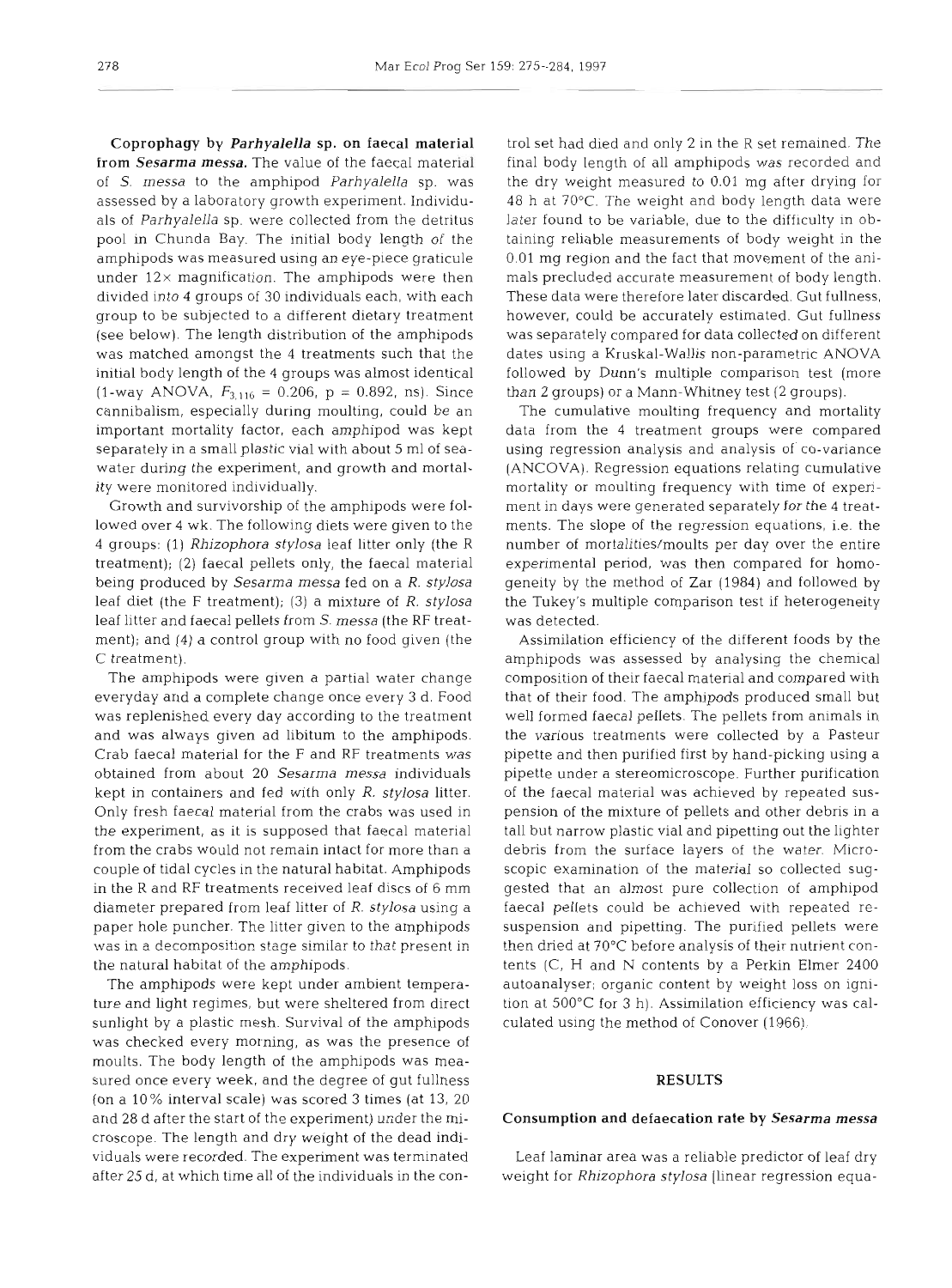tion: g dry wt =  $0.02647 \times$  (leaf area in cm<sup>2</sup>), n = 70, r<sup>2</sup> = 0.987,  $p < 0.0001$ ]. Both the percentage of carbon and nitrogen in R. *stylosa* leaf litter on the forest floor increased significantly over those in senescent, readyto-fall leaves still attached to the trees (Table l), but the relative magnitudes of the increases still resulted in a lower C/N ratio in the floor litter. The fresh welght/dry weight ratio for S. *messa* was determined to be 3.56.

Sesarma messa readily consumed fresh leaf litter of *Rhizophora stylosa* in the laboratory. Consumption rate, after adjusting for leaching loss, averaged at  $87.57 \pm 45.31$  (mean  $\pm$  1 SD) mg leaf dry wt q<sup>-1</sup> crab dry wt d<sup>-1</sup> or 24.60  $\pm$  12.73 mg leaf dry wt g<sup>-1</sup> crab fresh wt  $d^{-1}$ . The ratio of the dry weight of leaf consumed to that of faecal material produced during the same 48 h period averaged  $0.684 \pm 0.229$ , based on an average faecal production rate of  $60.73 \pm 36.33$  mg dry wt  $q^{-1}$  crab dry wt  $d^{-1}$ .

Assimilation efficiency of the crabs on the *Rhizophora stylosa* diet was low (50.6% for organic matter). *Sesarma messa* seems to utilise significantly the carbon but not the nitrogen in R. *stylosa* leaf litter, as there is a considerable drop in carbon but increase in nitrogen concentration between the leaf litter and crab faeces (Table 1). The C/N ratio of the faecal material was much lower than that of *R. stylosa* leaves on the forest floor (48.6 vs 75.0 respectively). The composition of crab faecal material from crabs freshly collected from the mangrove forest differed significantly with that produced by crabs from a pure diet of R. *stylosa*  leaves in the laboratory. Percentage carbon was low but nitrogen content was very high (27.2  $\pm$  0.9% and  $1.4 \pm 0.1\%$ , respectively), suggesting that the crabs probably had a more diverse, and generally more nitrogen rich, diet than just fresh R. *stylosa* leaf litter.

The tannin concentration of fresh *Rhizophora stylosa*  leaf litter was high, averaging 13.3% in terms of dry weight. Tannin concentration of crab faecal material was much lower, generally *c3* %.

### Chemical change of **crab** faecal material with **time**

Despite some fluctuations, the carbon and organic matter contents of crab faecal material decreased significantly with time of decomposition in water while the nitrogen content increased dramatically with prolonged decomposition, i.e. after about 2 wk (Fig. 1). There were wide fluctuations in % carbon and organic matter of the faecal material in the first 10 d, with

Fig. 1. Change over time in (a) carbon and (b) nitrogen content of faecal material produced by Sesarma messa fed on a Rhizophora stylosa leaf litter diet

values varying between 42 and 29% and between 59 and 70% for carbon and organic matter, respectively. Decreasing trends were, however, more noticeable after Day 11, and values steadily declined to about 25 % by Day 24 for carbon and to 50% for organic matter on Day 26. Changes in % nitrogen followed an opposite trajectory, with abrupt increases to about

Table 1. Chemical composition of the food and the resulting faecal material of Sesarma messa. Values given are mean ± 1 SD. OM: organic matter Faecal material was taken from freshly collected crabs (field diet) or crabs fed in the laboratory (Rhizophora stylosa litter)

| Sample                          | $\%C$ | %N                                                    | C/N | %OM  |
|---------------------------------|-------|-------------------------------------------------------|-----|------|
| Rhizophora stylosa leaf litter  |       | $41.8 \pm 0.6$ $0.56 \pm 0.09$ 75.0 $82.8 \pm 0.20$   |     |      |
| Ready-to-fall R. stylosa leaves |       | $39.3 \pm 0.4$ $0.47 \pm 0.06$ 83.0 $77.3 \pm 0.35$   |     |      |
| Faeces, field diet              |       | $27.2 \pm 0.9$ 1.44 $\pm$ 0.11 18.9                   |     | 37 6 |
| Faeces, R. stylosa litter       |       | $34.0 \pm 0.9$ $0.70 \pm 0.05$ $48.6$ $70.7 \pm 0.44$ |     |      |

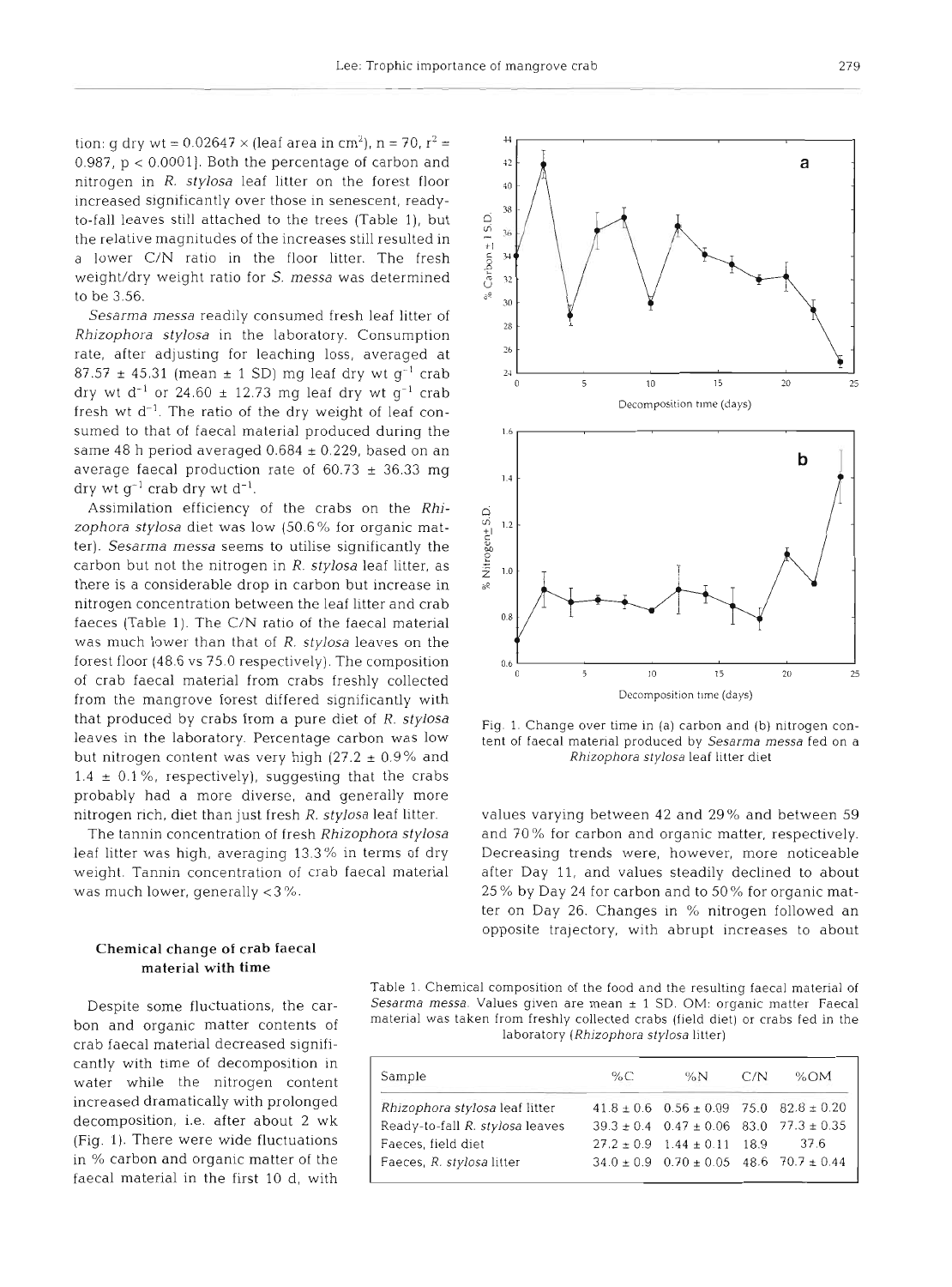

Fig. 2. Change in the C/N ratio of decomposing faecal material of Sesarma *messa* fed on a Rhjzophora stylosa leaf litter diet. The ratio decreased linearly with time of decomposition

1.5% on Day 24 from a constant level of about 0.9% in the first 18 d of decomposition. Change of the C/N ratio of the faecal material with time was also significant and can be described by the regression equation C/N  $=46.60 - 0.77 \times (time of decomposition in days), r<sup>2</sup> =$ 0.572,  $p < 0.005$  (Fig. 2).

### **Amphipod growth experiment**

All *Parhyalella* sp. individuals in the control (C treatment, no food) died within 3 wk. Amphipods reared on the *Rhizophora stylosa* only diet also suffered high mortality and attained a cumulative mortality of about 93% by the end of the experiment. Malnutrition of these individuals was reflected by the small amount of faeces produced, although this was not quantitatively compared with the other treatments. In contrast, amphipods in the F and RF treatments only suffered some mortality during the initial week of the experiment, probably related to the stress experienced by the amphipods during handling and measurement The final cumulative mortality of these 2 groups was  $\leq$  20% at the conclusion of the experiment (Fig. 3a).

A second indication of the difference in performance of the amphipods in the various treatments was moulting frequency. While only 20% of the amphipods in the control treatment underwent moulting during the experiment, animals supplied with food in the R, RF and F treatments all exhibited higher frequencies of moulting even within the short experimental period. The cumulative moulting frequencies for the R, RF and F groups were 13, **32,** and 26, respectively, at the close of the experiment (Fig. 3b).

A comparison of the slopes of regression equations relating cumulative mortality and moulting frequency with time suggests opposite trends demonstrated by the F and RF treatments versus the R treatment and control (Table 2). Comparison of the regression slopes indicated significant treatment effect in both cumulative mortality and moulting frequency at p < 0.0005. Multiple comparison of the regression slopes for cumulative mortality suggests the order  $C > R > RF = F$  (Tukey's test,  $p < 0.001$ ) while the reverse was true for cumulative moulting frequency  $(C = R < F < RF$ ; Tukey's test,  $p < 0.001$ ).

The difference in growth performance of the amphipods is not explicable by difference in ingestion rate. Apart from the control animals, which had a significantly lower gut fullness, values of the other **3**  groups did not differ on the 3 sampling dates (Table 3) and were at >65% full.

Assimilation efficiency of the amphipod for the **3**  diets, estimated by comparing the concentration of various nutrients (carbon, nitrogen and organic matter) in the faecal material and the food given, suggests rather surprising values of the foods to the animal. Values of organic matter content of faecal material produced by amphipods in the F and RF treatments were higher than or very close to that of the crab faecal material (at 71.0, 73.0 and 70.7% respectively, Table 4), indicating effectively 0% or negative assimilation. Assimilation of R. *stylosa* leaf discs calculated according to the equation of Conover (1966) was, however, significantly more efficient at 46.4%. There is therefore a large discrepancy in food value as indicated by the performance indicators (growth and mortality) and assimilation efficiency of organic matter.

Table 2. Coefficients of regression equations relating cumulative moulting frequency and cumulative mortality of amphipods in the various treatments with time. All equations are of the form Cumulative moults/mortality =  $a \times$  (time in days) + *b.* Treatment had a significant effect on the regression slope *a* in both cases (ANCOVA, at  $\alpha$  = 0.005). Equations with the same number grouping have equal regression slopes (a) (Tukey's test, at  $\alpha = 0.001$ ). C: control, no food; R: *Rhizophora* stylosa leaf litter; F: faecal pellets; RF: leaf litter and faecal pellets

| Treatment | $\theta$                 | SE of a | r     | p        | Group          |
|-----------|--------------------------|---------|-------|----------|----------------|
|           | Cumulative mortality     |         |       |          |                |
| C         | 2.010                    | 0.118   | 0.974 | < 0.0001 |                |
| R         | 1.250                    | 0.046   | 0.986 | < 0.0001 | $\overline{2}$ |
| F         | 0.278                    | 0.031   | 0.921 | < 0.0001 | 3              |
| <b>RF</b> | 0.387                    | 0.028   | 0.948 | < 0.0001 | 3              |
|           | Cumulative no. of moults |         |       |          |                |
| C         | 0.833                    | 0.088   | 0.963 | < 0.0001 |                |
| R         | 0.707                    | 0.065   | 0.935 | < 0.0001 |                |
| F         | 1.210                    | 0.034   | 0.992 | < 0.0001 | 2              |
| RF        | 1.560                    | 0.031   | 0.996 | < 0.0001 | 3              |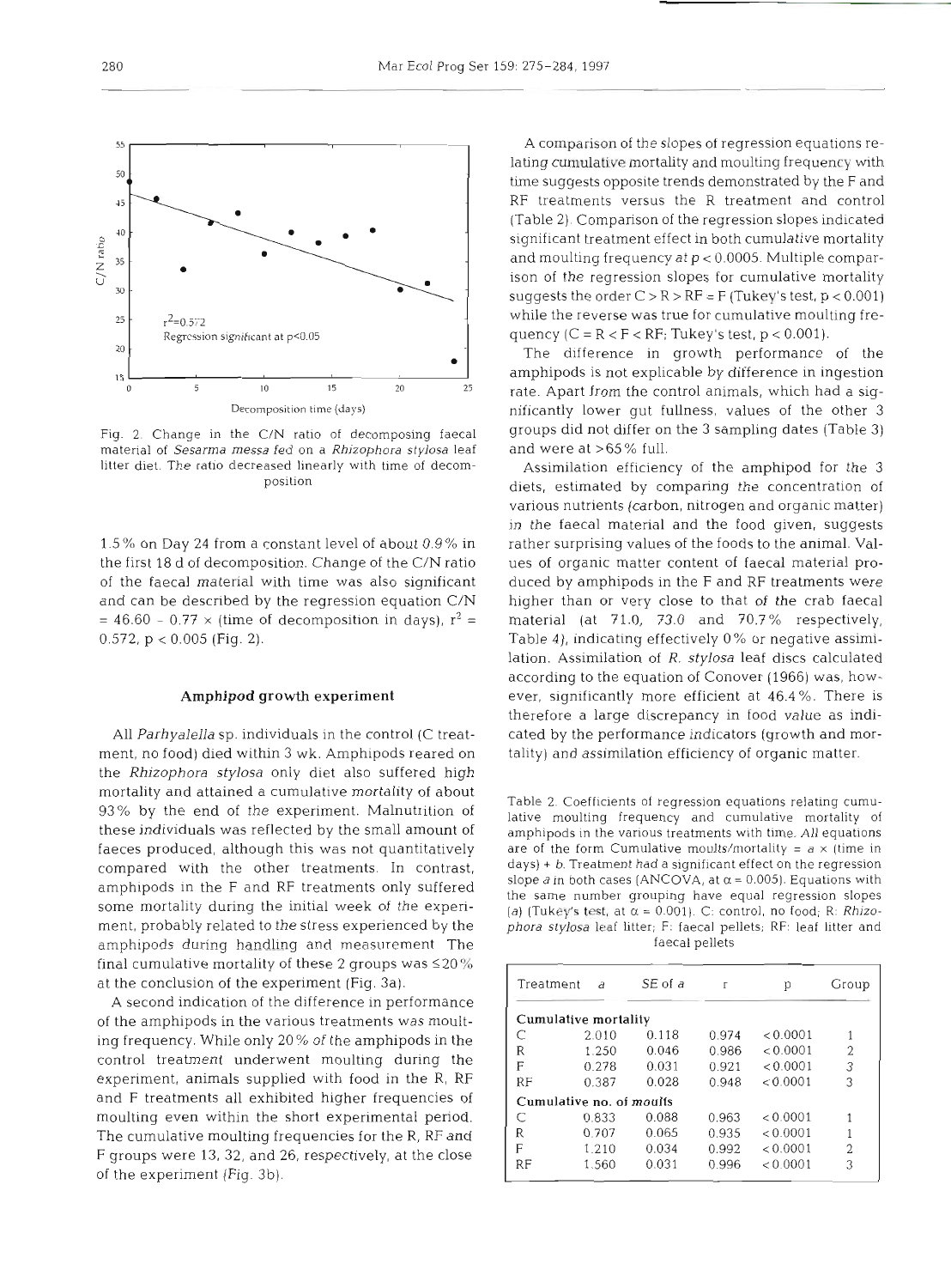

Fig. **3.** Parhyalella **sp.** (a) Cumulative mortality of individuals and (b) cumulative number of moults in the 4 diet treatments of the growth experiment. Control: no food; F: faecal pellets; R: Rhizophora stylosa leaf litter; RF: leaf litter and faecal pellets

This discrepancy may be explicable when the differences in N content of the food and faeces of the amphipods are considered (Table 4). The pattern of change for N before and after ingestion by the amphipod was exactly opposite that of organic matter. All faecal materials exhibited an increase in %N over the original food source but the % increase was highest for amphipods in the R treatment (faeces/Rhizophora leaf litter = 1.87) and much lower in the RF and F treatments (1.42 and 1.36 respectively).

### **DISCUSSION**

Although the role of sesarmine crabs in the turnover and fate of mangrove leaf litter in the Indo-Pacific has been implicated in many, and particlarly Old World, mangrove systems, their full significance as an agent

in affecting mangrove energy flow is still to be established. Whereas the crabs can significantly reduce tidal export either through direct consumption or some form of caching, e.g. leaf burial (Robertson 1986), the actual evaluation of the importance of this process still requires information on 2 hitherto poorly explored issues: (1) the natural density of the crabs and (2) the fate of the leaf litter material ingested by the crabs.

Density would provide crucial information as to the magnitude of an important multiplier for the extrapolation of feeding and/or defaecation rates measured in the laboratory to explain material fluxes in the natural habitat. Most past methods of crab density estimation were either too invasive or biased to provide reliable estimates of crab density in the mangrove. Attempts are being conducted to use remote control photography as a means to estimate crab density and size distribution with minimal disturbance (author's unpubl. data). A similar technique was used by Warren & Underwood (1986) in their study of the impact of burrowing crabs on the topography of a New South Wales mangrove.

Most studies on crab consumption of mangrove litter stopped at estimating leaf ingestion rates and establishment of choice hierarchy. Thus, Robertson (1986) demonstrated the importance of the crab ingestion and caching pathway as an alternative to tidal export. Micheli (1993a, b) explored leaf choice hierarchy in relation to leaf chemistry. While earlier reports on leaf preference (e.g. Poovachiranon & Tantichodok 1991, Lee 1993) suggest a great importance of nitrogen content (as expressed by the C/N ratio) in the crabs' choice, this criterion does not seem to be applicable to Sesarma messa. This species consumes fresh senescent litter readily and leaf preference seems to be governed more by factors such as tannin concentration (Micheli 1993b). While Micheli actually measured faecal production, the data was not presented (see Micheli 1993a, p. 154) and was just used for the estimation of assimilation efficiency. The present report further supports that this pathway of crab consumption of mangrove leaf litter is potentially important by showing that large quantities of faecal material, still rich in nutrients and energy, are produced as a result of crab consumption of leaf litter; and that this faecal material could form the basis of a potential coprophagous food chain in the mangrove ecosystem.

One interesting finding of this study is the difference in carbon and nitrogen contents of the faecal material produced by crabs freshly collected from the mangrove forest and by crabs fed a pure diet of Rhizophora stylosa litter in the laboratory (C:  $27.2$  vs  $34.4\%$  and N: 1.44 vs  $0.70\%$  for field and  $R$ . stylosa diets respectively). This significantly higher N content of faeces from the field diet suggests that the crabs probably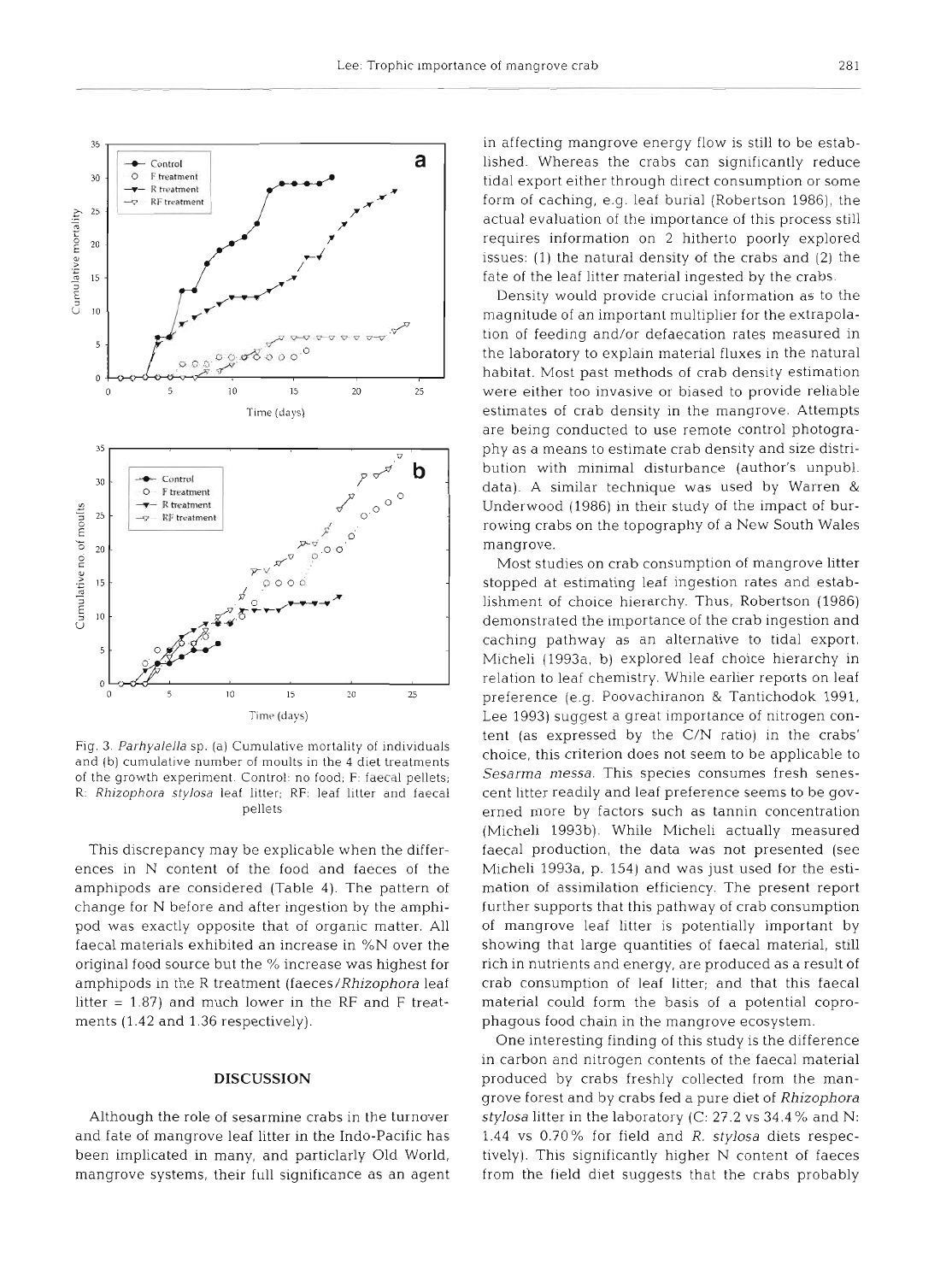Table **3.** *Parhyalella* sp. Comparison of the degree of gut fullness (in terms of **'70** of the gut filled with food; mean **2** SD) of amphipods in the various treatments on 3 sampling dates using the Kruskal-Wallis non-parametric l-way ANOVA. Multiple comparisons between the treatments were performed using the Dunn's test for Days 13 and 20. Dunn's test:  $RF = R = F > C$  at  $p < 0.05$ . 'Mann-Whitney U-test for Day 28 data

| Day | Treatment | % fullness      | $K-WH$          |         |
|-----|-----------|-----------------|-----------------|---------|
| 13  | Control   | $31.2 \pm 26.9$ | 13.2            | 0.004   |
|     | R         | $72.3 + 35.4$   |                 |         |
|     | RF        | $72.9 \pm 37.6$ |                 |         |
|     | F         | $65.9 + 42.9$   |                 |         |
| 20  | R         | $81.6 \pm 30.8$ | 2.07            | 0.354ns |
|     | RF        | $68.7 \pm 38.2$ |                 |         |
|     | F         | $79.1 \pm 32.9$ |                 |         |
| 28  | RF        | $88.3 \pm 23.4$ | $660.0^{\circ}$ | 0.355ns |
|     | F         | $79.8 \pm 27.8$ |                 |         |

exploit a wide range of relatively N-rich food sources in the mangrove, rather than just fresh mangrove leaf litter, although this latter food source seems to be the 'staple diet' of the crabs. Sesarmine crabs do spend a lot of time picking from the mud surface (e.g. Micheli 1993b, Kwok 1995), probably tapping the microbial resources available from the substrate. The natural bacterial productivity in surface mangrove sediments can be considerable, averaged at 1.6 g C  $\text{m}^{-2}$  d<sup>-1</sup> in the Australian wet tropics (Alongi 1988). Given the rapid N enrichment (presumably through microbial colonisation) of the crab faecal material after deposition as recorded by this study, this high bacterial productivity could itself be in turn supported by the release of mangrove derived organic matter in the form of faecal input from the crabs onto the sediment surface.

Emmerson & McGwynne (1992) estimated that a total of 75 t of frass or faecal material could be produced through crab consumption in a South African mangrove. The consumption and defaecation rates reported by these authors and Micheli (1993b) are scaled to unit fresh weight of the crabs and are there-

Table 4. *Parhyalella* sp. Chemical charactenstics of the faecal material produced by individuals in the 3 dietary treatments.  $C$  and N values are mean  $\pm$  SD. Due to the small amount of samples available, only duplicate measurements were made for OM (organic matter) and the mean is shown here. All values are based on dry weights. nd: no data

|    | $Treatment \ < C$ | % N                                        |  | C/N %OM % tannin |
|----|-------------------|--------------------------------------------|--|------------------|
| R  |                   | $41.0 \pm 0.9$ $1.04 \pm 0.05$ 39.4 71.7   |  | nd               |
| RF |                   | $40.9 \pm 0.9$ $1.00 \pm 0.12$ $41.0$ 73.0 |  | 2.00             |
| F  |                   | $39.1 \pm 0.2$ $0.95 \pm 0.51$ 41.2 71.0   |  | 1.94             |

fore not directly comparable with those obtained in the present study. Using a 3.56~1 fresh wt:dry wt ratio for the sesarmines (as recorded for *Sesarma messa* in this study), the faecal production values obtained for S. *messa* in the present study seem to be significantly higher than those of Emmerson & McGwynne (1992) for *S. meinerti* (2.02 to 1.40 mg dry wt  $g^{-1}$  crab wet wt  $d^{-1}$ ). Robertson et al. (1992) estimated that 462 kg C  $ha^{-1} yr^{-1}$  of crab faecal material may be produced from the consumption of 700 kg C ha<sup>-1</sup>  $\gamma r^{-1}$  of mangrove litter fall (faeces to leaf ratio at 0.66, assuming identical carbon contents for the 2 materials). These figures are similar to those recorded in the present study. Assuming a field density of 6 ind.  $m^{-2}$  for *S. messa* (Micheli 1993a) and extrapolating from the values obtained in the present study, the faceal material produced by this crab amounts to about 0.359 g  $\text{m}^{-2}$  d<sup>-1</sup>, which is equivalent to about 24 % of the leaf litter fall of a typical *Rhizophora* forest in northern Australia (556 g m<sup>-2</sup> yr<sup>-1</sup>; Bunt 1982, Robertson 1986). A quarter of the mangrove leaf litter production could therefore be made available to a potential coprophagous food chain by invertebrates both within and close to the mangroves. Such an estimate is, however, based on laboratory values for leaf consumption and defaecation rates and has to be confirmed by further, preferably field-based, measurements.

The results of the amphipod growth experiment strongly demonstrate the potential significance of this linkage. The crabs, through their consumption of mangrove leaf litter, could provide the basis for a potential coprophagous food chain involving small invertebrates such as *Parhyalella* sp. This aspect of the trophic importance of the mangrove sesarmines has been neglected in the past. Food chain relationships involving small macroinvertebrates in the mangrove are poorly known. Poovachiranon et al. (1986) reported upon grazing by the amphipod *Parhyale hawaiensis* of *Rhizophora stylosa* litter accumulated in the high intertidal near the study site of the present study. While P. *hawaiensis* and *Parhyalella* sp. are probably both capable of surviving on a diet of relatively fresh or decaying mangrove litter, the striking differences in growth performance of the amphipods between the R and the F and RF treatments in this study suggest that crab-processed litter, e.g. in the form of faecal material, could represent an important component of the natural diet of these small invertebrates. The general lack of difference in performance between the RF and F groups but a significant difference from the R group suggests that crab faecal material was the more profitable food source to the amphipods. While the amphipod is only locally abundant in the accumulated detritus, it can be expected that other, pelagic as well as benthic, invertebrates (e.g. copepods and oligo-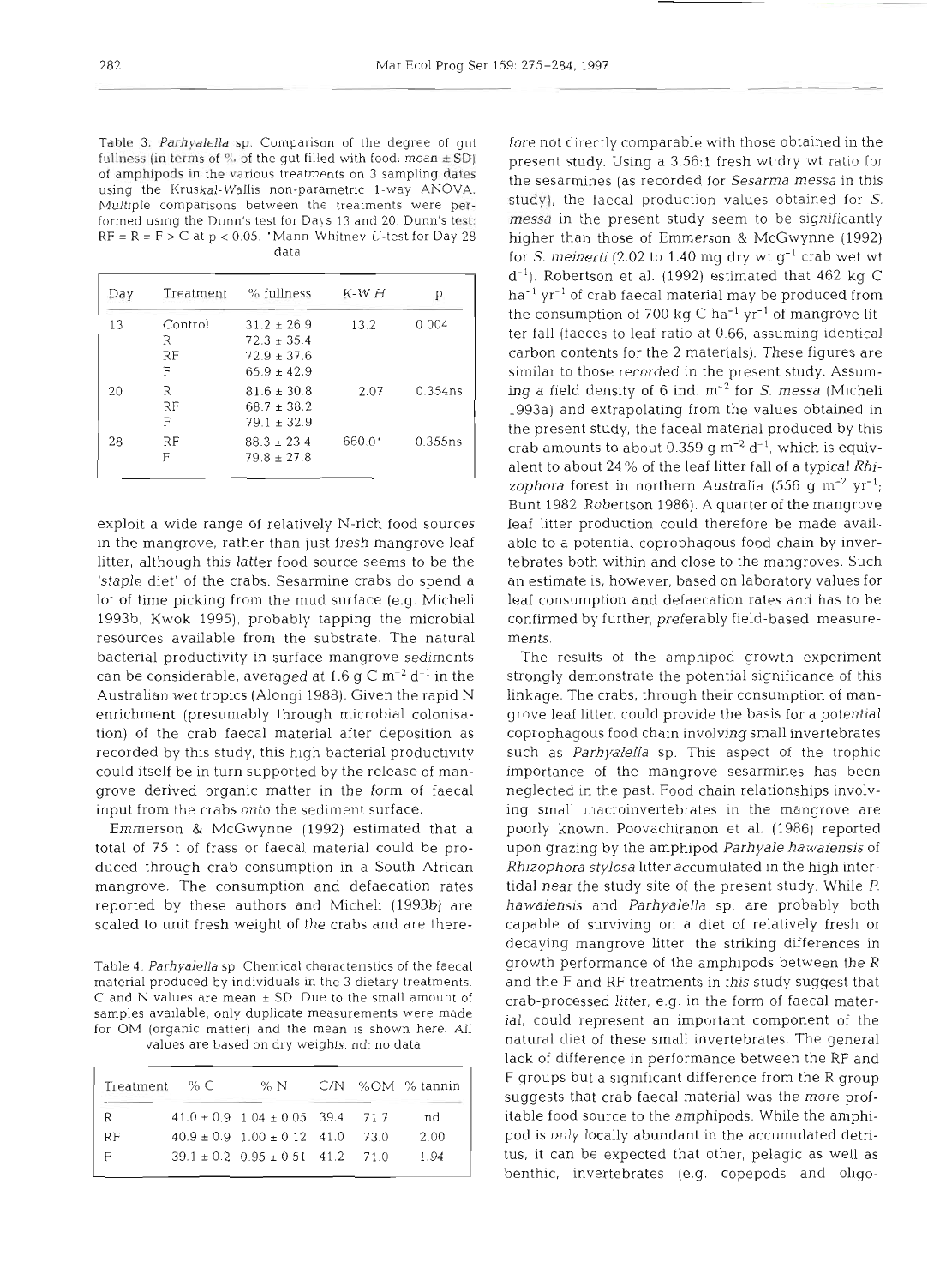chaetes) in the immediate vicinity of the mangroves could also benefit from this coprophagous food chain. Under natural tidal inundation, the crab faecal material will probably disintegrate in a relatively short time and be transported by tidal water. The faecal material, therefore, may exist as an alternative form of matter exported from the mangroves, in this case first processed in situ by the abundant sesarmine crabs within the forest itself.

The assimilation efficiencies of the amphipods feeding on their natural or experimental food items are somewhat intriguing. As mentioned in 'Results', there are discrepancies between conclusions that can be drawn from the results of the growth expeninent and from the calculated assimilation efficiencies about the value of the 3 food treatments. While the difference in performance of amphipods in the various treatments seems apparent, the question remains as to why assimilation efficiencies calculated using the method of Conover (1966) failed to give a congruent indication of food value. The method of Conover (1966) assumes that only the organic fraction of the food was digested. Estimation of change in the ash-free dry wt:dry wt ratio is usually by the loss-on-ignition method (as in Conover 1966 and in this study), which is mainly responsive to the carbon content of the food. These practices may have produced the anomaly, as indicated by negative assimilation of the food items (as in the F and RF treatments), which apparently produced significantly better growth and survival performance of the test animals. As has been demonstrated by the early works of Newell (1965) and subsequent works on coprophagy, coprophagous animals usually tap much more heavily into the N than into the C content of their food. An assimilation efficiency value calculated based simply on the change in % organic matter, which is overwhelmingly dominated by the C rather than the N content, through digestion probably cannot indicate food quality satisfactorily in the case of coprophagous food chains. Although the change in % N between food and faeces of the amphipod seems to be more congruent with the results of the growth experiment, it is still interesting, if not disturbing, to note that there is an increase in N level after digestion in all cases. Previous studies on deposit-feeders suggest that microbial colonisation of the partially digested material can take place even before the food is completely digested, e.g. strains of Aeromonas sp. and Vibrio alginolyticus multiplied by between 2 and 3 orders of magnitude in abundance between the hind gut and rectum of Arenicola vagabunda (Plante et al. 1989). Similar proliferation of bacteria on the egested faecal material from Parhyellela sp. and Sesarma messa could explain the modest increase in N content of their faeces over that of their diet. Alternative means such as measurement

of respiration of the faecal material may help provide more insight into the dynamics of microbial flora growing on the organic matter being recycled through macro-detritivore consumption and coprophagous invertebrates.

The increase in the nitrogen content of the crab faecal material with time, as demonstrated by the chemical changes following decomposition, is probably a result of colonisation by microbes. Direct measurement of microbe abundance associated with the faecal material will help confirm this. The nitrogen content of the faecal material increased significantly (to 1.5 %) after about 2 wk of decomposition. This increase was paralleled by a decrease in the carbon content, resulting in an overall decreasing trend for the C/N ratio with time. The low C/N ratio of the faecal material compared favourably with the leaf litter of Rhizophora stylosa, the other major potential food source available in the system, further providing support for the significance of sesarmine crabs in the trophic ecology of northeastern Australian mangroves.

Acknowledgements. This work was conducted while the author was visiting the Australian Institute of Marine Science. I am grateful to the mangrove research group of AlMS for the provision of laboratory space and facilities for the study. The hospitality and logistical assistance of various scientists and personnel at AIMS have been instrumental to the completion of the work. In particular, I thank Drs Barry Clough, Norm Duke and Janet Ley for their help in administrative arrangements. Paul Dixon. Otto Dalhause, Mick Vaugh and Ernie Taylor provided unlimited assistance in various ways. Dr Graham Edgar kindly identified Parhyalella at the cost of a beer. Dr Dan Alongi and Professor Alistar Robertson read and provided constructive criticisms on drafts of the manuscript.

### LITERATURE CITED

- Abele LG (1992) A review of the grapsid crab genus Sesarma (Crustacea: Decapoda: Grapsidae) in America, with the description of a new genus. Smithson Contrib Zoo1 527. 1-60
- Allen SE (1989) Chemical analysis of ecological materials. Blackwell Scientific Publications, Oxford
- Alongi DM (1988) Bacterial productivity and microbial biomass in tropical mangrove sediments. Microb Ecol 15: 59-79
- Bertness MD (1985) Fiddler crab regulation of Spartina a*lterniflora* production on a New England salt marsh. Ecology 66:1042-1055
- Bunt JS (1982) Studies of mangrove litter fall in tropical Australia. In: Clough B (ed) Mangrove ecosystems in Australia. Australian National University Press, Canberra, p 223-237
- Conover RJ (1966) Assimllation of organic matter by zooplankton. Limnol Oceanogr 11:338-354
- Davie PJF (1994) Variations in diversity of mangrove crabs in tropical Australia. Mem Queens1 Mus 36.55-58
- Emmerson WD, McGwynne LE (1992) Feeding and assimilation of mangrove leaves by the crab Sesarma meinerti de Man in relation to leaf-litter production in Mgazana, a